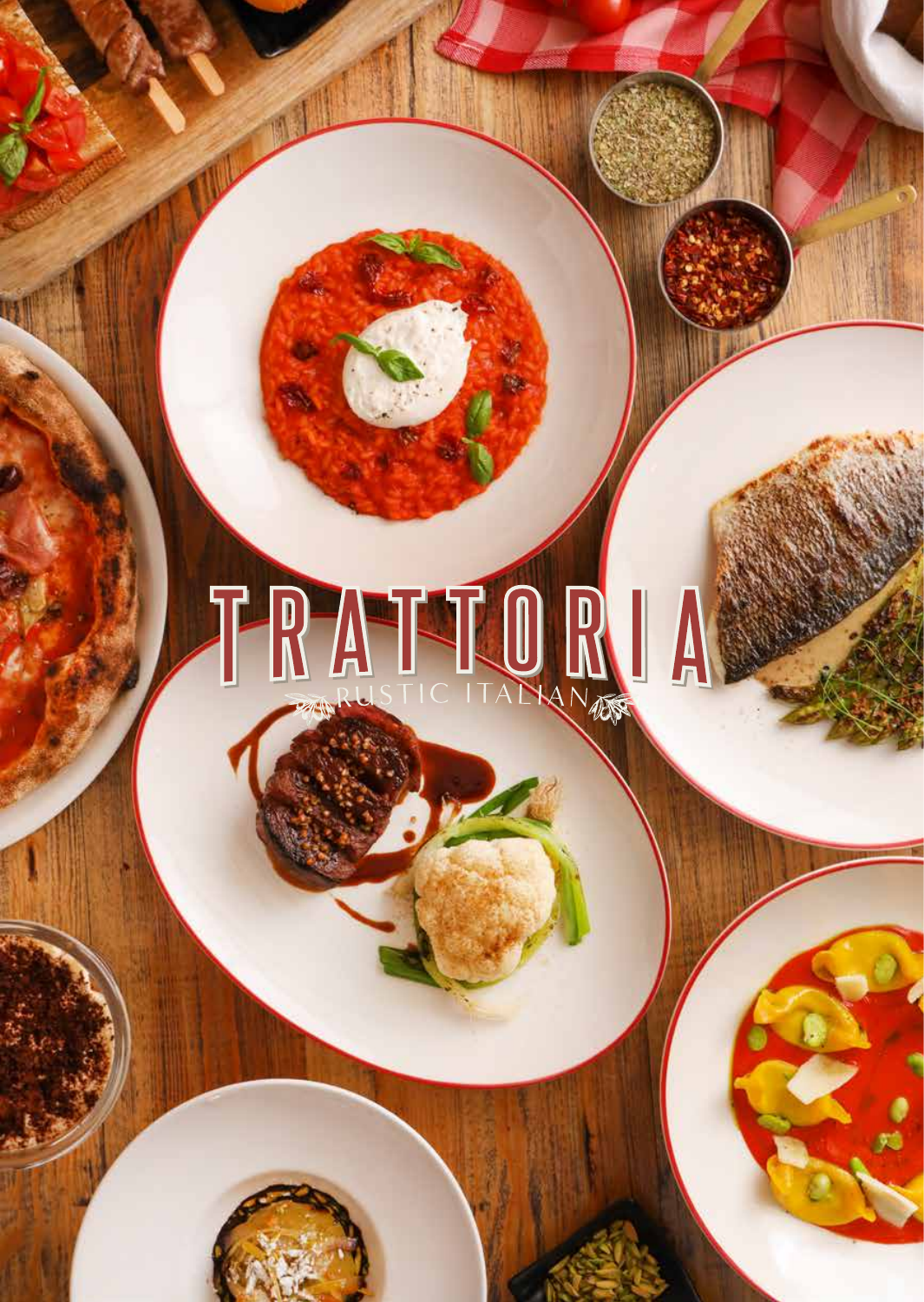### $\mathcal{S}$ tuzzichini Small Bites

| <b>Arancine Siciliane</b><br>Rice Balls Stuffed With Bolognese, Peas, Cheese                                                 |    |
|------------------------------------------------------------------------------------------------------------------------------|----|
| Bruschetta Al Pomodoro <b>ooo</b><br>Toasted Bread, Datterino Tomato, Basil, EVOO                                            |    |
| $\colon$ Crudo Di Mare $\bullet\bullet$<br>Tuna Tartare, Avocado Cream, Prawn Tartare,<br>Ricotta Mousse, Chives, Lemon Zest |    |
| <b>Arrosticini</b> o<br>Small Lamb Meat Skewers, Lemon & Mint Sauce                                                          | 65 |

**Mozzarella**

**B Di ufala**

### **110 Trattoria Antipasto**

**Selection Of All Of The Above** 



**Minestrone Primaverile @ @ @ @ Spring Soup With Array Of Seasonal Vegetables** 

 **135 Vellutata Di Carote Di Carote Di Vellutata Di Carote Di Vellutata Di Carote Di Vellutata Di Carote Di Ve Carrot Creamy Soup, Gorgonzola Fondue, Aromatized Croutons** 

**Cacciucco** Prawn, Squid, Mussels, Clams, Scallops, Crustacean Broth

**Insalata Mediterranea o components de la proprieta de la proprieta de la proprieta de la proprieta de la propr** Avocado, Tomato, Cucumber, Fennel, Shallot, Mesculin Lettuce, **Orange Dressing** 

**50 Gorgonzola E Pere Insalata**  Kale, Pear, Gorgonzola Cheese, Walnuts, Balsamic Honey Dressing

**75 Mare Di Insalata** Prawns, Squid, Octopus, Mussels, Vegetables, Salmoriglio Dressing

## Serves Two - Perfect For Sharing **Antipasti** Starters

**Milliana Antipacture** 

| Fritto Di Mare<br>Deep Fried Squid, Shrimps, Zucchini                                |    |
|--------------------------------------------------------------------------------------|----|
| Mozzarella Di Bufala@<br>Fresh Tomato Compote, Buffalo Mozzarella, Basil             | 75 |
| Carpaccio Di Salmone Agli Agrumiøø<br>Citrus Cured Salmon Carpaccio, Fennel, Berries | 85 |
| Polpette Al Sugo<br>Beef Meatballs In Tomato Sauce, Parmesan                         | 65 |
| Burrata E Peperonataos<br>Burrata, Grilled Capsicum, Onion                           |    |
| Tagliere Di Salumi E Formaggi                                                        |    |

Beef Cold Cuts, Cheese Selection, Pickled Vegetables

Serves Two - Perfect For Sharing

 $\int$ **Car**<sub>p</sub>accio di Salmone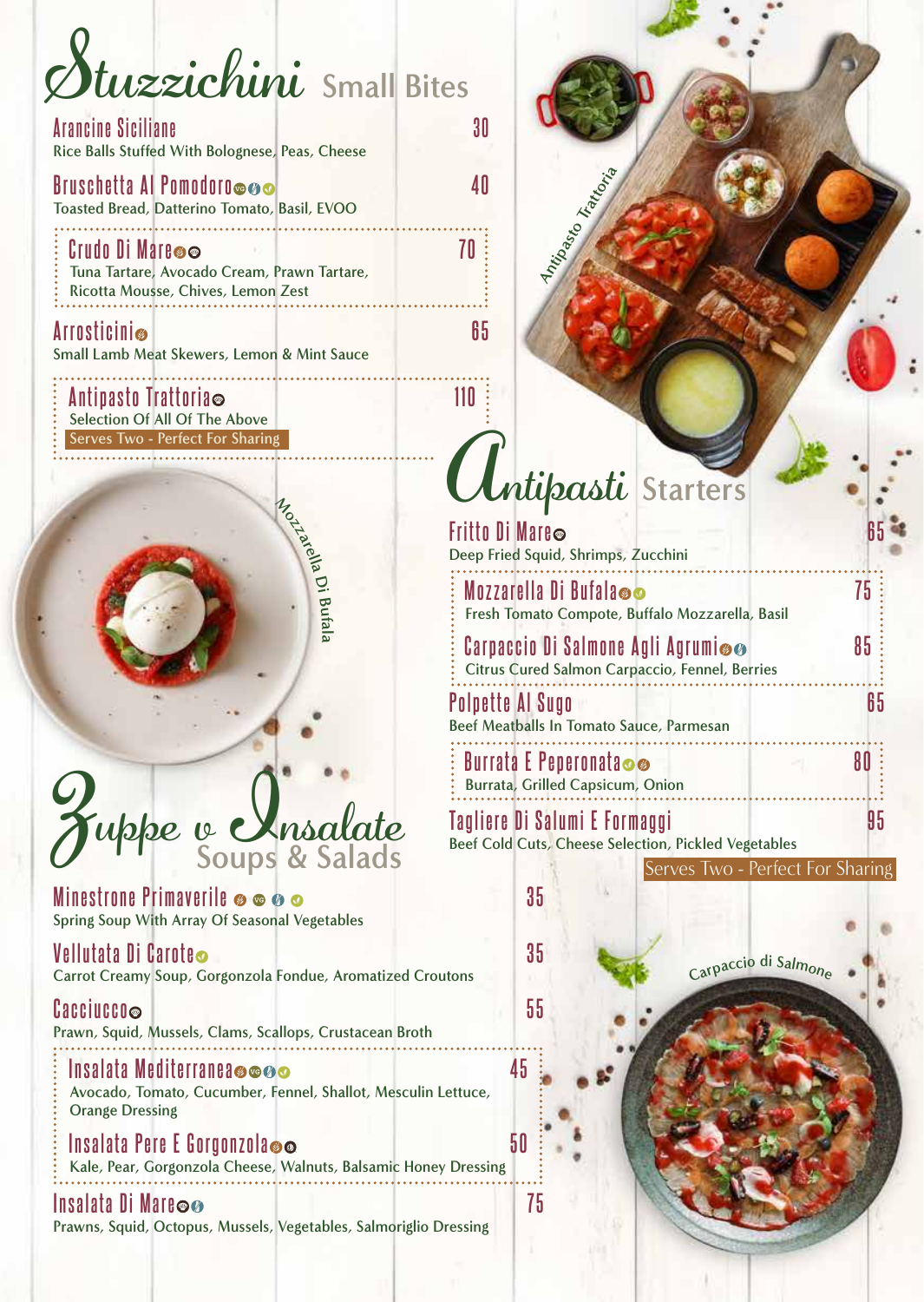### *Paste Tradizionali* **Pasta Traditional Pasta**

| Spaghetti Alla Carbonara<br>Spaghetti Gragnano, Egg, Pecorino Romano, Veal Bacon                                                      | 70  |
|---------------------------------------------------------------------------------------------------------------------------------------|-----|
| Tagliatelle Ai Funghi<br>Tagliatelle, Mushroom Sauce, Grana Padano Cheese,<br>Portobello Mushroom<br>Add chicken for additional AED 5 | 70  |
| Lasagna Alla Bolognese<br>Pasta Sheets Layered With Bolognese, Bechamel,<br><b>Grana Padano</b>                                       | 75  |
| Penne All'Arrabbiata©øo<br>Penne, Tomato Sauce, Fresh Red Chilli, Parsley                                                             | 50  |
| Tagliatelle Alla Bolognese<br>Tagliatelle, Bolognese, Grana Padano                                                                    | 65  |
| Calamarata Al Sugo Di Mare⊜<br>Calamarata Gragnano, Prawns, Squids, Mussels,<br>Clams, Datterino Tomato                               | 75  |
| Spaghetti Zucchine E Pinoli $\bullet\bullet$<br>Spaghetti Gragnano, Zucchini, Pine Seeds                                              | 60  |
| Tagliatelle Limone E Gamberioo<br>Tagliatelle, Butter, Lemon Zest, Raw Prawns, Pistachio                                              | 95  |
| Casoncelli Fave E Pecorino $\bullet$<br>Casoncelli Ravioli Stuffed With Fava Beans And Pecorino,<br><b>Datterino Tomato Sauce</b>     | 8 N |
| Risotto Gamberi E Carotess<br>Carnaroli Risotto, Crustacean Bisque, Prawns, Carrots                                                   | 85  |
| Risotto Tricolore®®<br>Carnaroli Risotto, Datterino Tomato, Burrata Cheese, Basil                                                     | 65  |
| We Can Prepare Your Favorite Sauce<br>Oste Con Asparagi Croccanti<br>With Gluten-Free Pasta                                           |     |
|                                                                                                                                       |     |
| Tagliata Di Filetto                                                                                                                   |     |



**Transform Your Dish With Truffle** 

**Market Price**